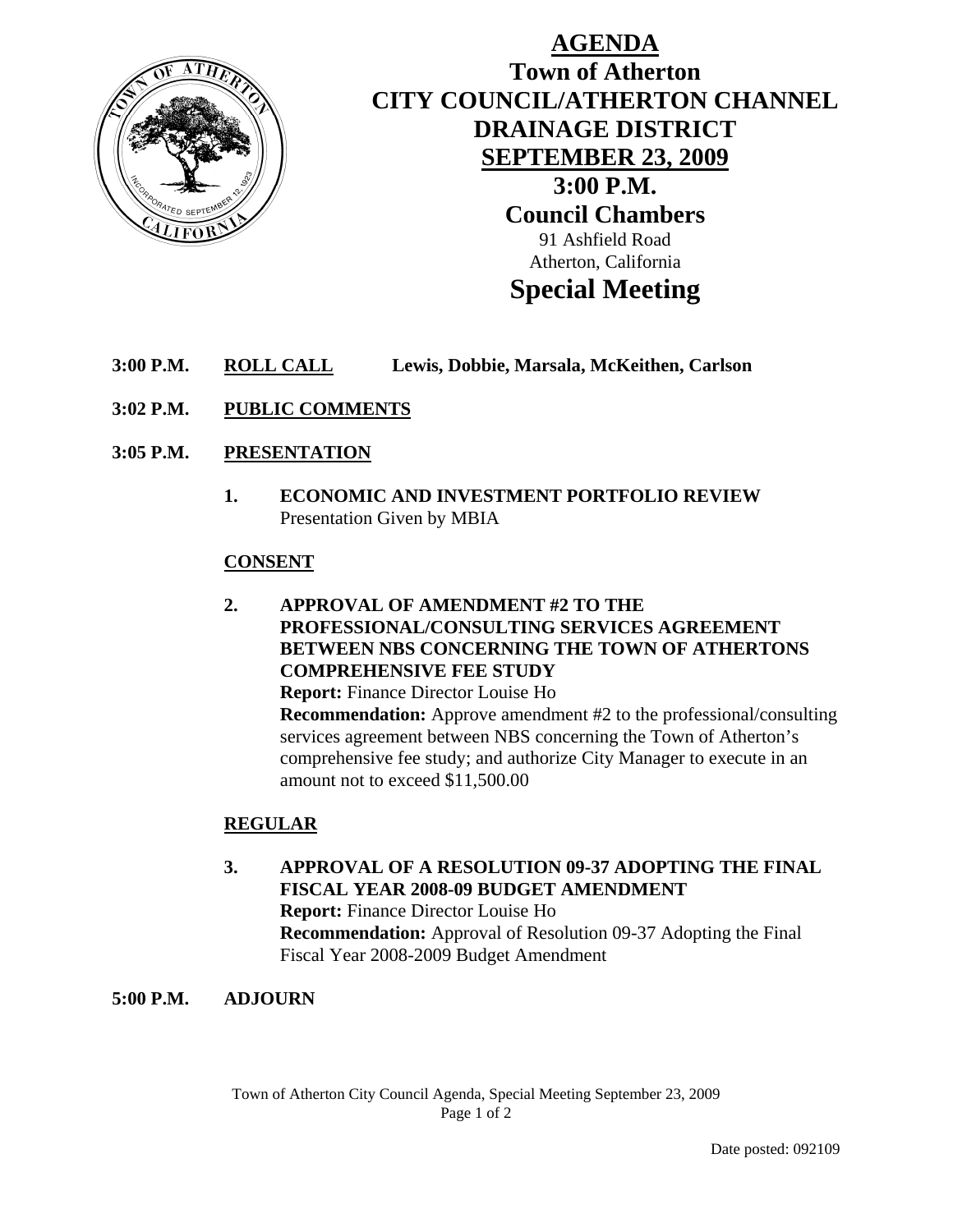**Pursuant to the Americans with Disabilities Act, if you need special assistance in this meeting, please contact the City Clerk's Office at (650) 752-0500. Notification of 48 hours prior to the meeting will enable the City to make reasonable arrangements to ensure accessibility to this meeting. (29 CRF 35.104 ADA Title II)**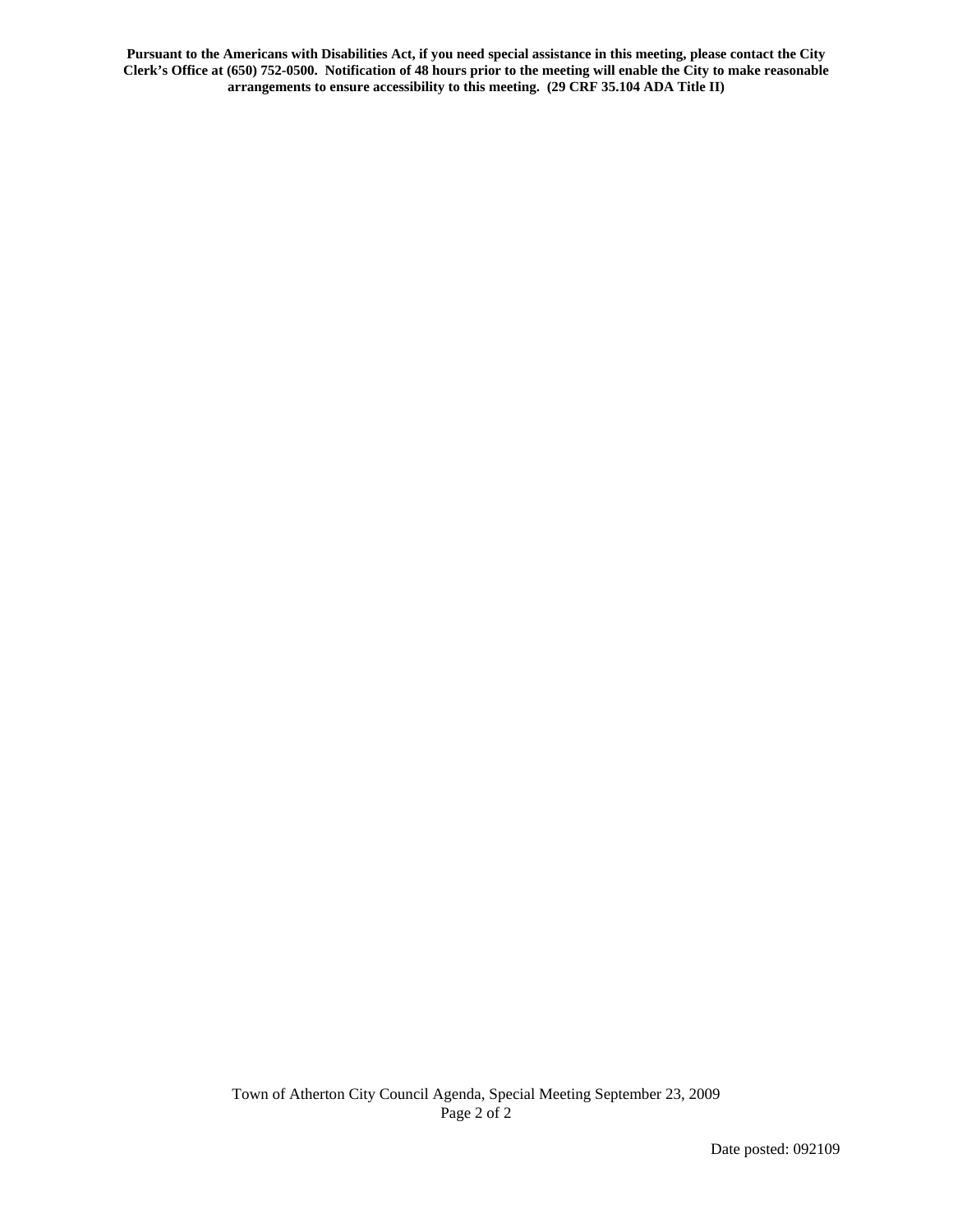**Item No. 2** 



# **Town of Atherton**

## **CITY COUNCIL STAFF REPORT**

## **TO: HONORABLE MAYOR AND CITY COUNCIL**

## **FROM: JEROME GRUBER, CITY MANAGER**

## **DATE: FOR THE MEETING OF SEPTEMBER 23, 2009**

## **SUBJECT: APPROVAL OF THE SECOND AMENDMENT TO THE PROFESSIONAL /CONSULTING SERVICES AGREEMENT WITH NBS CONCERNING THE TOWN OF ATHERTON'S COMPREHESNIVE FEE STUDY**

## **RECOMMENDATION**

Approve the second amendment to the professional/consulting services agreement with NBS concerning the Town of Atherton's comprehensive fee study; and authorize City Manager to execute in an amount not to exceed \$11,500.

#### **DISCUSSION**

At the City Council meeting on September 16, 2009, the City Council directed staff and NBS to conduct additional community outreach before the final adoption of the proposed Master Fee Schedule. In order for NBS to be able to perform the requested services, an amendment to the NBS contract is necessary. With the input from the community, staff will bring back the result and any changes to the proposed Master Fee Schedule to the City Council on the November 18, 2009, City Council meeting for consideration and adoption.

## **FISCAL IMPACT**

The cost for the second amendment is \$11,500. Funding for this amendment can be paid from the General Fund through a transfer of the excess fund available in the Administrative Services Fund (Fund 612).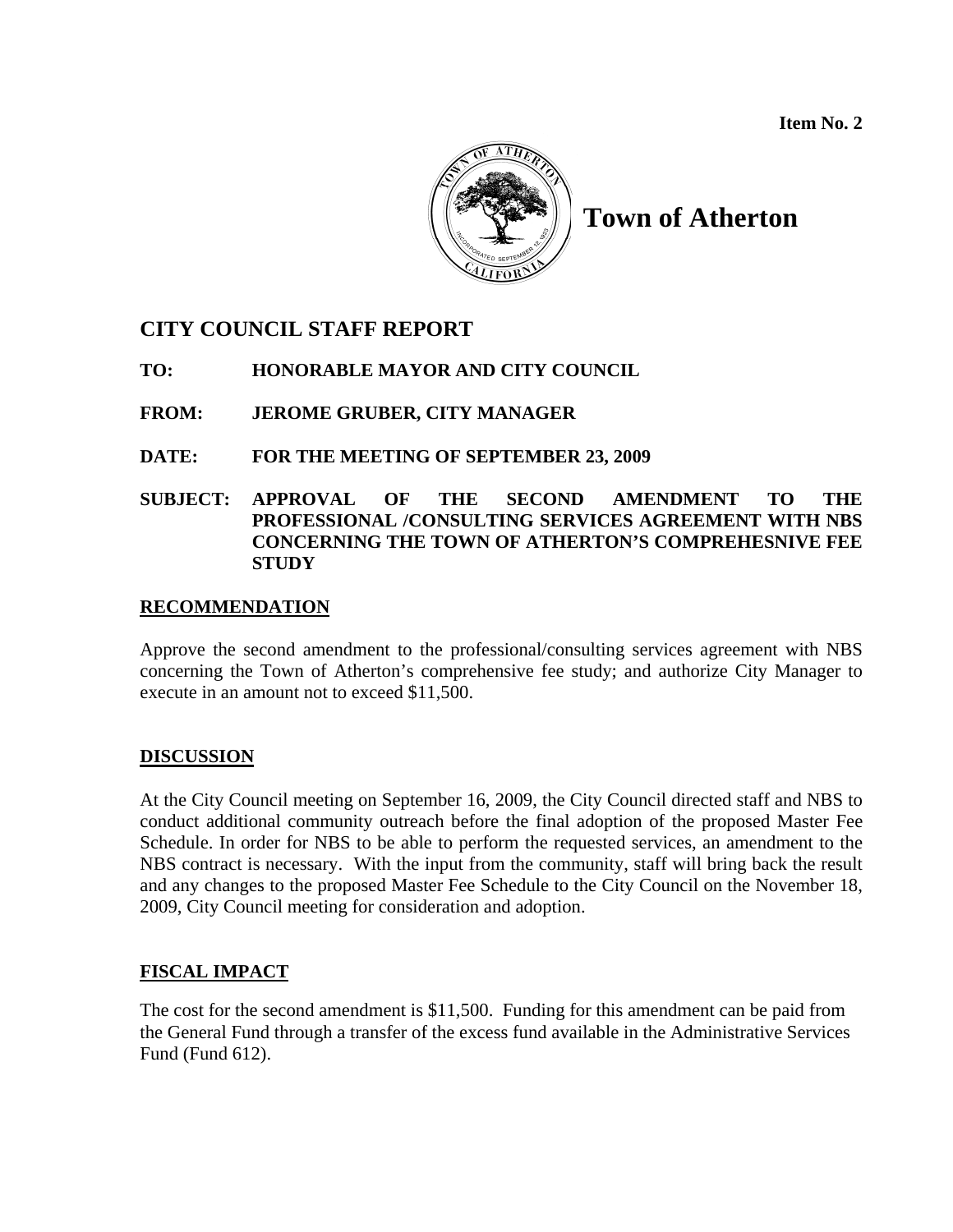Prepared by: Approved by:

Louise Ho, Finance Director Jerome D. Gruber, City Manager

Attachment: Professional/Consulting Services Agreement dated January 29, 2009 Amendment #1 to Professional/Consulting Services Agreement Second Amendment to Professional/Consulting Services Agreement

\_\_\_\_\_\_\_\_\_\_\_\_\_\_\_\_\_\_\_\_\_\_\_\_ \_\_\_\_\_\_\_\_\_\_\_\_\_\_\_\_\_\_\_\_\_\_\_\_\_\_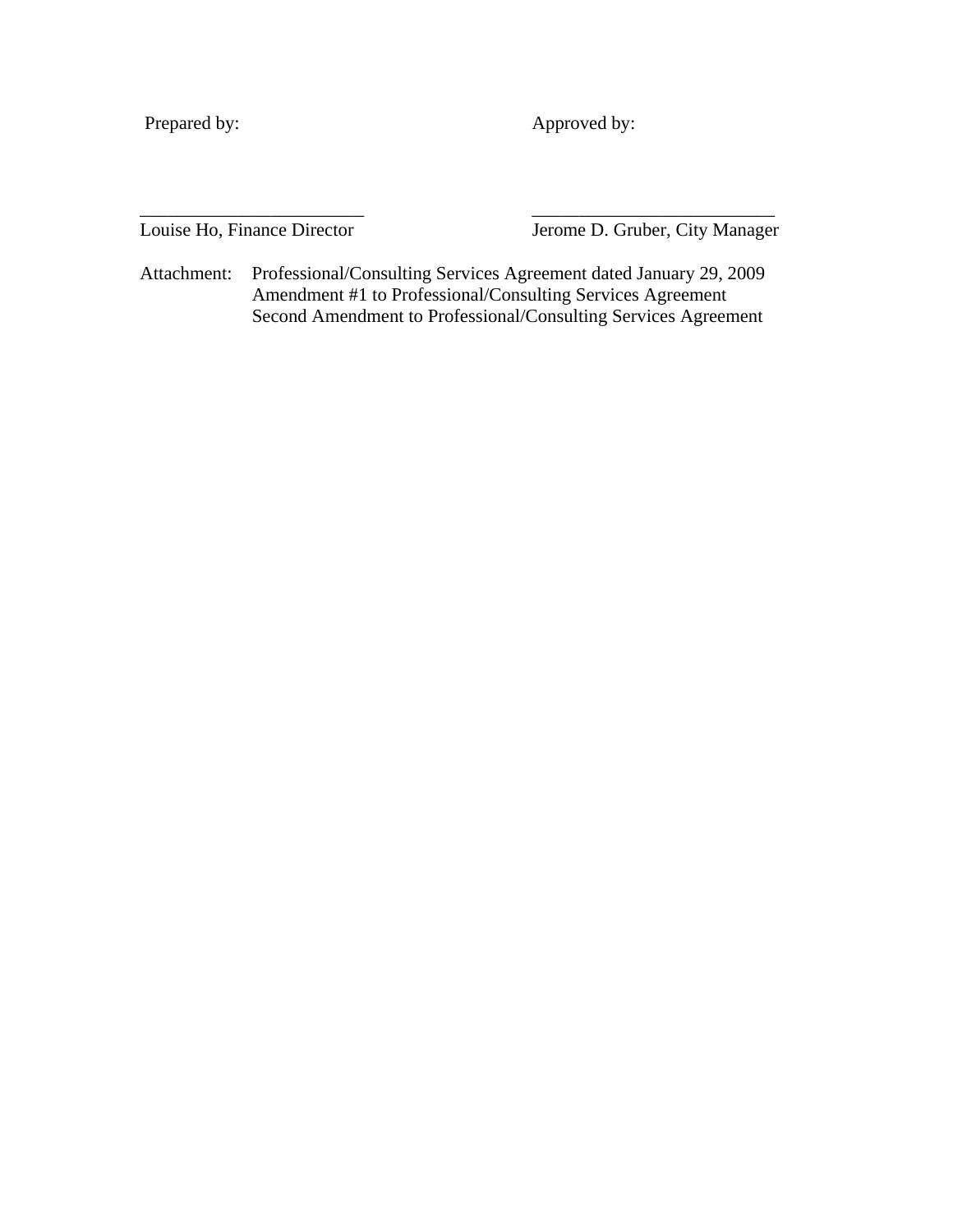#### **SECOND AMENDMENT TO THE PROFESSIONAL/CONSULTING SERVICES AGREEMENT WITH NBS CONCERNING THE TOWN OF ATHERTON'S COMPREHENSIVE FEE STUDY**

 This Second Amendment to the Professional/Consulting Services Agreement by and between the Town of Atherton ("Town") and NBS ("Consultant") is entered into as of the \_\_\_\_\_\_ day of 2009 ("Effective Date"), by and between Town and Consultant.

#### **RECITALS**

- A. Town and Consultant are parties to that certain Professional/Consulting Services Agreement for the Town's comprehensive fee study executed January 29, 2009, as amended ("Agreement").
- B. Town and Consultant now desire to enter into this Second Amendment to the Agreement to provide for additional work as described below.

#### **AGREEMENT**

 NOW, THEREFORE, in consideration of the following mutual promises, the parties hereby amend the Agreement as follows:

- 1. **Scope of Work**. In addition to the services provided under the Agreement as outlined in Exhibit A thereto, Town desires additional services as outlined in Exhibit 1, attached hereto and incorporated herein.
- 2. **Compensation**. The not-to-exceed amount of \$49,540.00 is hereby increased by \$11,500.00 as additional consideration for Consultant's performance of the additional work tasks described in Exhibit 1. Accordingly, Consultant shall perform the services described in the Agreement, including this Second Amendment, for a total not-to-exceed amount of \$61,040.00.
- 3. **Agreement in Effect**. Except as amended by Second Amendment, the Agreement shall remain in full force and effect.
- 4. **Counterpart Signatures**. This Second Amendment may be signed in multiple counterparts which, when signed by all parties, shall constitute a binding agreement.

## **[Signatures on following page]**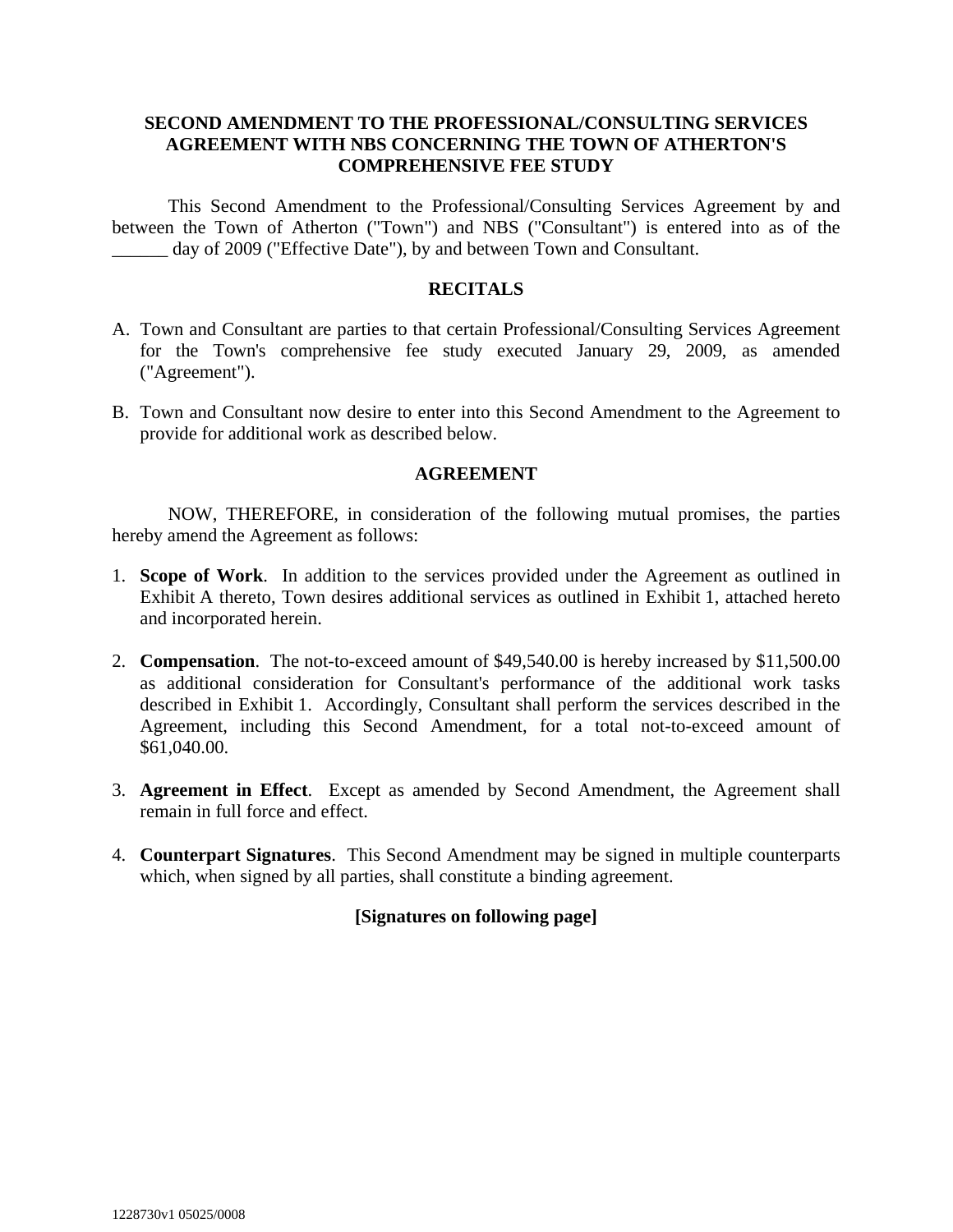IN WITNESS THEREOF, the parties have executed this Second Amendment as of the date first written above.

Town of Atherton NBS, Consultant

 $\n By \n \underline{\hspace{1cm}} By \n \underline{\hspace{1cm}} By \n$ Jerry Gruber, City Manager Its: Its:

Approved as to Form By: By:  $Its:$ 

By \_\_\_\_\_\_\_\_\_\_\_\_\_\_\_\_\_\_\_\_\_\_\_\_\_\_\_\_

Wynne Furth, City Attorney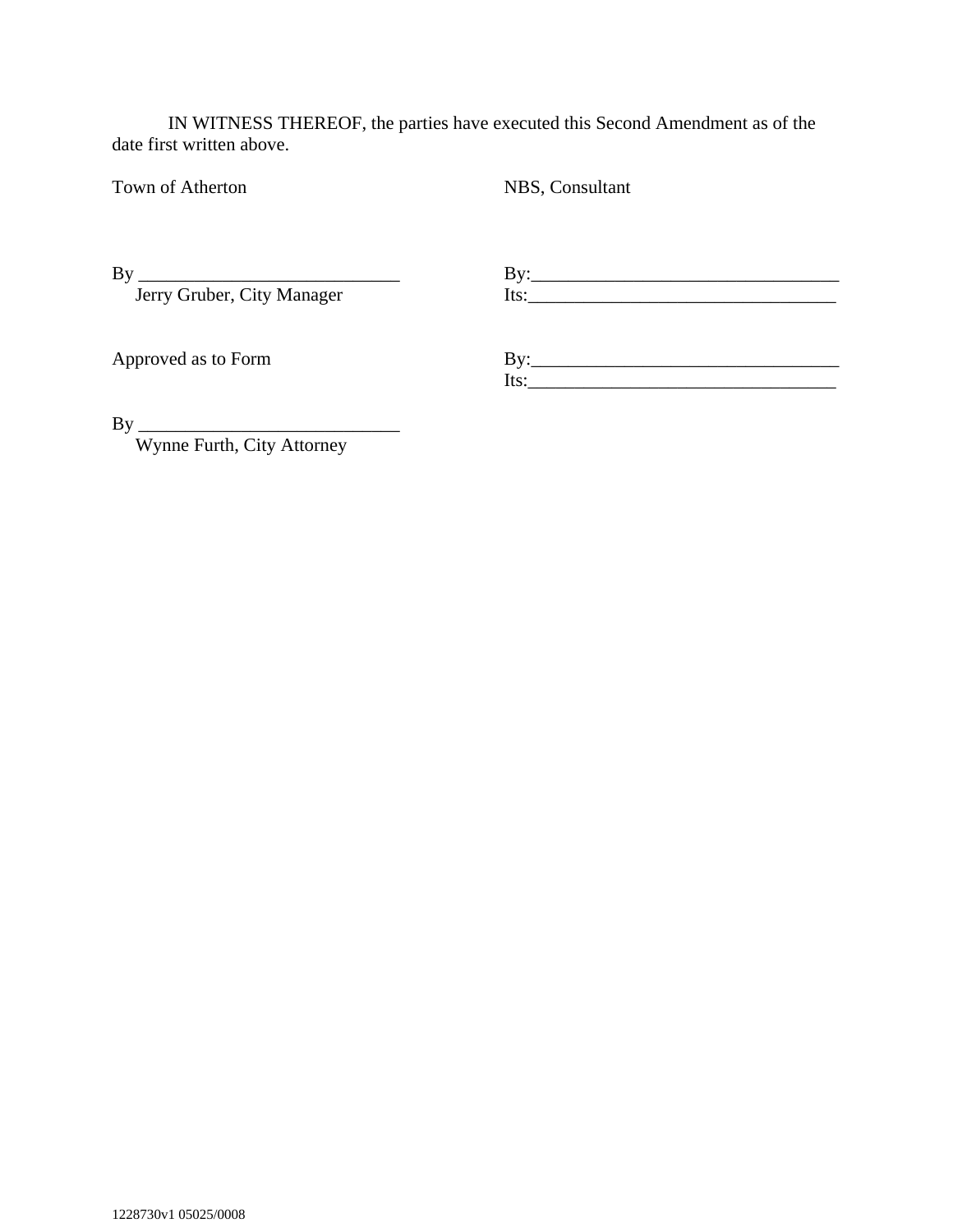#### **EXHIBIT "1"**

#### **SCOPE OF SERVICES**

- 1. NBS will attend one onsite event by October 31, 2009 at which it is expected members of the public will be present. The purpose of the event is to facilitate exchange of information and perspectives, as follows:
	- To provide an opportunity for NBS to review the cost of service analysis with the public and enable the public to ask questions about that analysis and its influence on the originally proposed Master Fee Schedule.
	- To provide an opportunity for the public to communicate their recommendations regarding Town cost recovery policy and best utilization of the array of resources available to the Town to fund services.
	- It is expected that the Town will host this onsite event and coordinate invitations and/or advertising to potential participants.

2. In advance of the above-described onsite event, NBS will prepare content and materials in order to lead the proceedings of the event.

3. NBS will prepare a written memorandum to the City Council describing the product of the public outreach event.

4. NBS will make modifications to the originally proposed Master Fee Schedule to demonstrate any obvious consensus obtained from involved members of the public. (Areas where obvious consensus is not identifiable will be documented for City Council consideration.)

5. NBS will share any obvious public consensus on cost recovery and fee levels with Town management to determine if there is interest at a staff level in revising any staff-proposed fees reflected in the Master Fee Schedule. NBS will make further modifications to the alternate Master Fee Schedule based on Town staff review.

6. NBS will attend one onsite meeting of the City Council to present the product of the public outreach event and any modified Master Fee Schedule incorporating information received during outreach. It is expected that this meeting will resume the Public Hearing on the proposed Master Fee Schedule, which was opened and continued on September 16, 2009 and is expected to take place on November 18, 2009.

7. In advance of the November 18, 2009 City Council meeting referenced above, NBS will prepare written content and materials to aid agenda packets and/or presentation.

8. Upon any City Council action on the Master Fee Schedule, NBS will update study documentation to reflect the final Master Fee Schedule and materials generated through the public outreach process.

\*The above-listed tasks include a total of two onsite events: a public outreach event and a City Council meeting.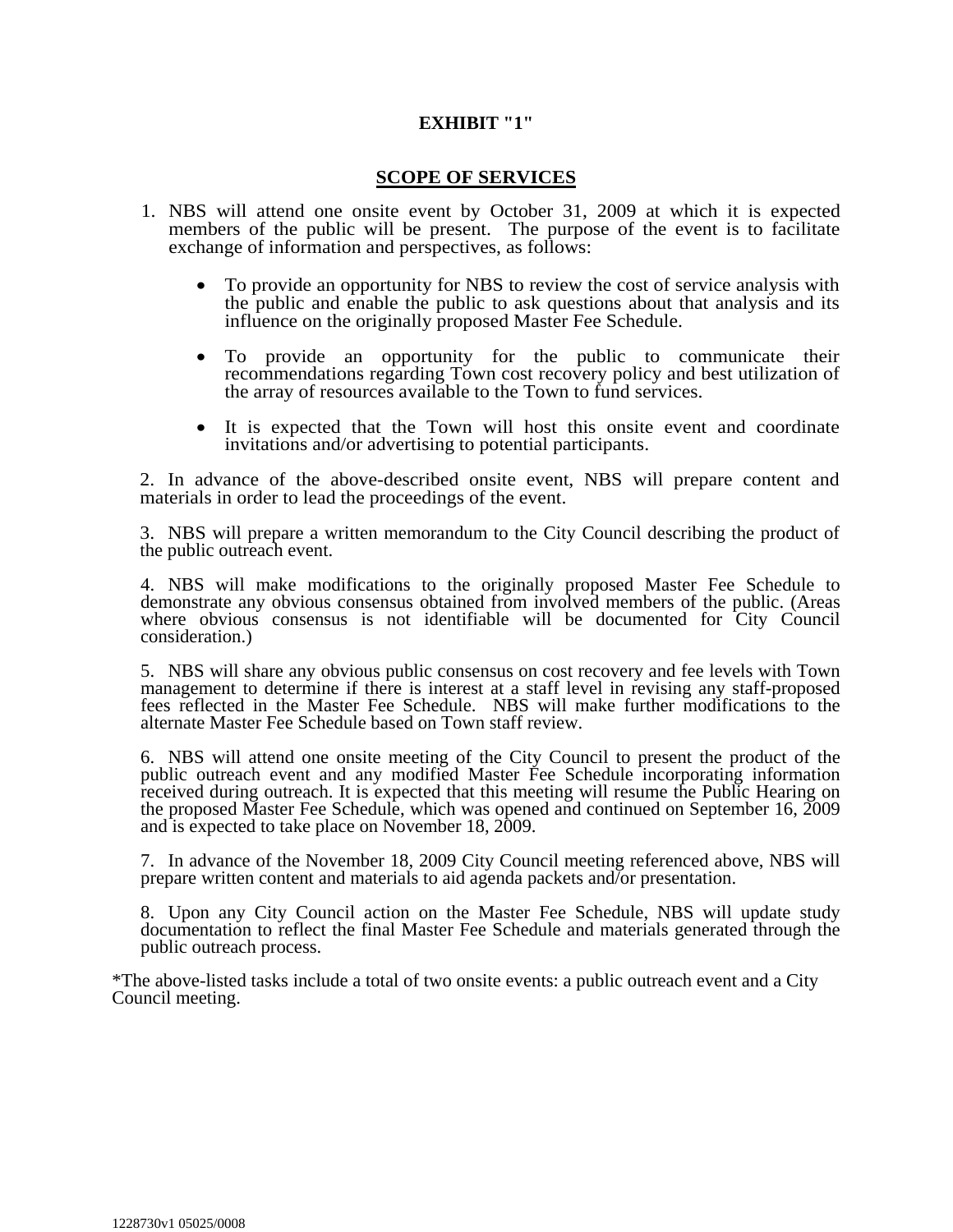|                                            | Distribution of Consultant Labor (Hours) |            |             |          | <b>Grand Totals</b>          |              |
|--------------------------------------------|------------------------------------------|------------|-------------|----------|------------------------------|--------------|
|                                            | Project Mgr.,                            | Sr.        | Consultant. | Analyst, | <b>Consultant Consultant</b> |              |
| Activity                                   | J. Hahn                                  | Consultant | T. Madsen   | J. Sero  | Labor (hrs.)                 | $Costs$ (\$) |
| <b>Hourly Rate</b>                         | \$190                                    | \$150      | \$130       | \$100    |                              |              |
| 1. Attend one onsite public outreach event | 6.0                                      |            | 6.0         |          | 12.0                         | \$<br>1,920  |
| 2. Prepare for public outreach event       | $\overline{\phantom{a}}$                 | 12.0       | 8.0         | 4.0      | 24.0                         | 3,240        |
| 3. Document public outreach event          |                                          | 6.0        | 2.0         |          | 8.0                          | 1,160        |
| 4. Modify Master Fee Schedule              |                                          | 1.0        | 4.0         | 6.0      | 11.0                         | 1,270        |
| 5. Work with Town staff                    |                                          | 2.0        | 4.0         | 2.0      | 8.0                          | 1,020        |
| 6. Attend one onsite City Council meeting  | 5.0                                      |            | 5.0         |          | 10.0                         | 1,600        |
| 7. Prepare for City Council meeting        |                                          | 4.0        | 2.0         | ٠        | 6.0                          | 860          |
| 8. Modify study documentation              | $\overline{\phantom{a}}$                 | 2.0        | 1.0         | -        | 3.0                          | 430          |
| TOTAL: Public Outreach - Minimum           | 11.0                                     | 27.0       | 32.0        | 12.0     | 82.0                         | 11,500       |

# Calculation of Consulting Fee for Public Outreach - Scope of Services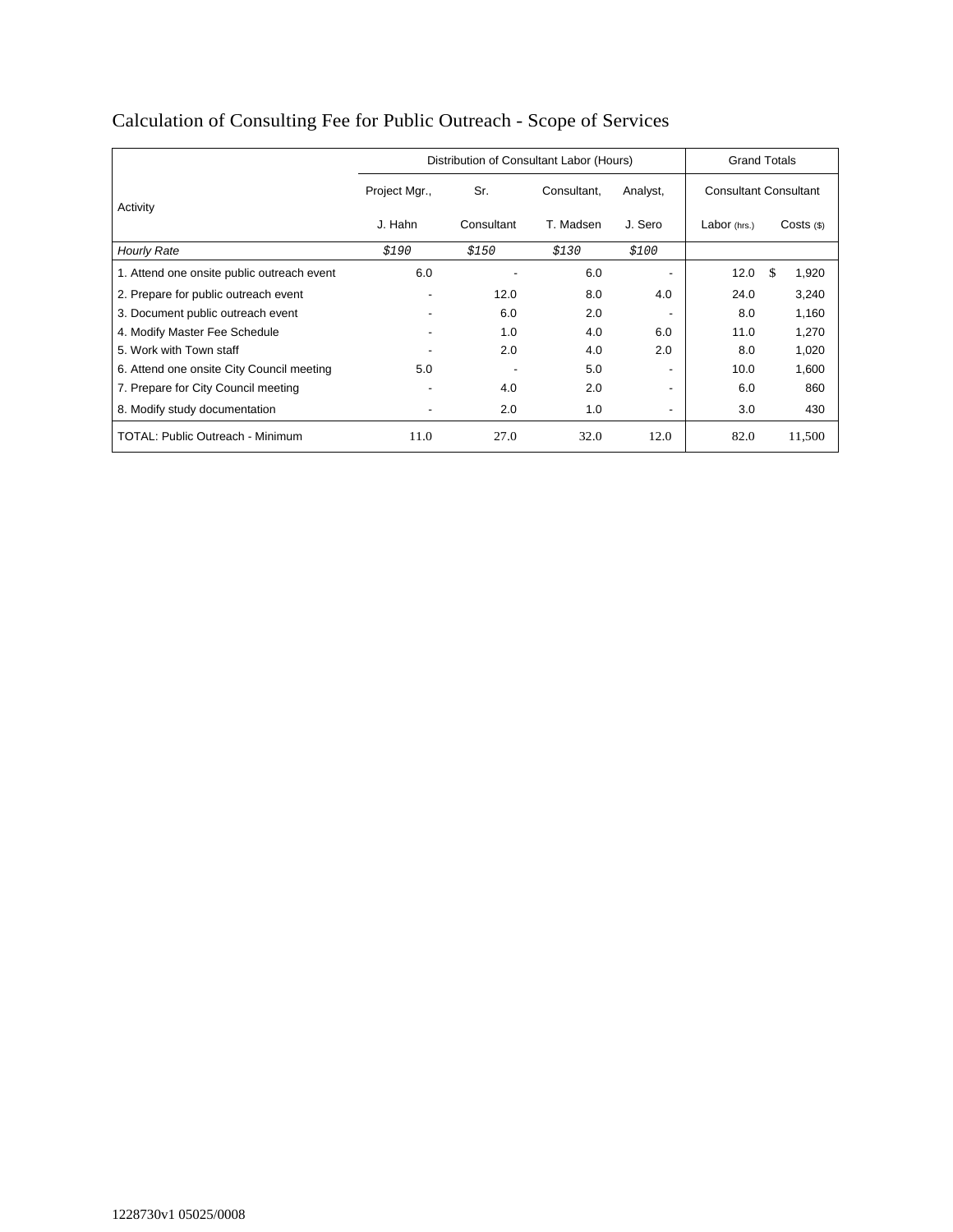

**Item No. 3** 

# **Town of Atherton**

## **CITY COUNCIL STAFF REPORT**

## **TO: HONORABLE MAYOR AND CITY COUNCIL**

- **FROM: JEROME GRUBER, CITY MANAGER**
- **DATE: FOR THE MEETING OF SEPTEMBER 23, 2009**
- **SUBJECT: APPROVAL OF A RESOLUTION ADOPTING THE FINAL FISCAL YEAR 2008-09 BUDGET AMENDMENT**

## **RECOMMENDATION**

Approve a resolution of the City Council of the Town of Atherton adopting the final fiscal year 2008-2009 budget amendment.

## **DISCUSSION**

Staff is in the process of closing the Town's fiscal year 2008-2009 book and is seeking City Council approval to consolidate two special revenue funds (SLESF and COPS Grant) into one fund (SLESF/COPS) and closing two internal services fund (Computer Services and Administrative Services) into the General Fund and Equipment Replacement Fund.

By closing out these funds, it allows the Town to properly set up the internal service fund structure and to clean up funds that are no longer needed. Staff has discussed these closing with the external auditor Maze & Associates as part of the audit process.

## **FISCAL IMPACT**

None

Prepared by: Approved by:

\_\_\_\_\_\_\_\_\_\_\_\_\_\_\_\_\_\_\_\_\_\_\_\_ \_\_\_\_\_\_\_\_\_\_\_\_\_\_\_\_\_\_\_\_\_\_\_\_\_\_

Louise Ho, Finance Director Jerome D. Gruber, City Manager

Attachment: Resolution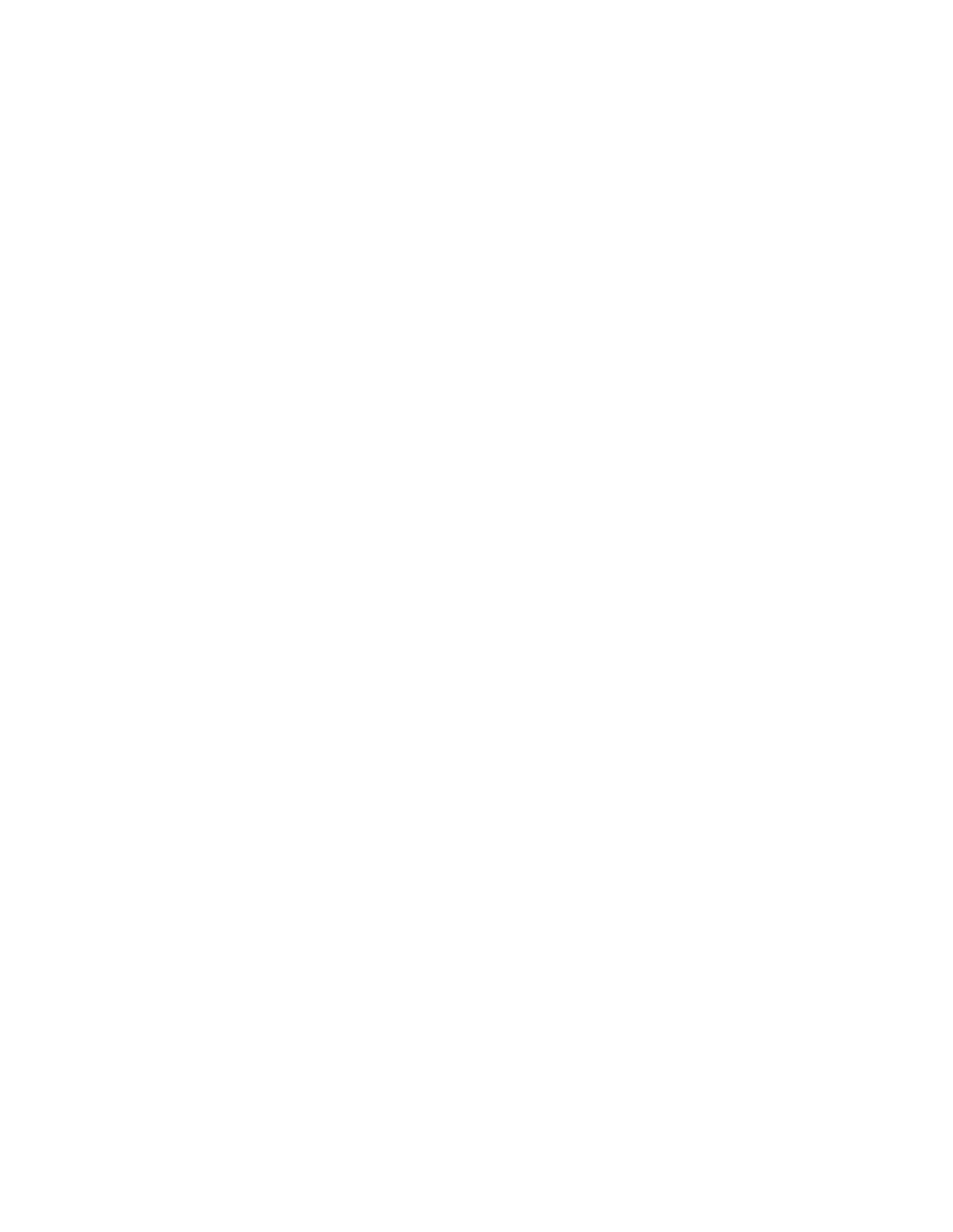#### **RESOLUTION NO.**

## **A RESOLUTION OF THE CITY COUNCIL OF THE TOWN OF ATHERTON ADOPTING THE FINAL FISCAL YEAR 2008-2009 BUDGET AMENDMENT**

**WHEREAS,** it is in the best interest of the citizens of the Town of Atherton that the Fiscal Year 2008-2009 Operating Budget be amended as set forth in Exhibit A, attached hereto and incorporated herein.

**NOW THEREFORE, BE IT RESOLVED,** that the Fiscal Year 2008-2009 final budget amendment as contemplated in Exhibit A be adopted for Fiscal Year 2008-2009.

**BE IT FURTHER RESOLVED, that the Finance Director is authorized to make the necessary** amendments as set forth in Exhibit A to ensure an accurate and complete Fiscal Year 2008-2009 final budget.

\* \* \* \* \* \* \* \* \* \* \* \* \*

\_\_\_\_\_\_\_\_\_\_\_\_\_\_\_\_\_\_\_\_\_

 *I hereby certify that the foregoing resolution was duly and regularly passed and adopted by the City Council of the Town of Atherton at a special meeting thereof held on the 23th day of September, 2009, by the following vote:* 

| AYES:    | 4        | Council Members:      |
|----------|----------|-----------------------|
| NOES:    | $\theta$ | Council Members: None |
| ABSENT:  | $\theta$ | Council Members: None |
| ABSTAIN: | $\theta$ | Council Members: None |

 Jerry Carlson, MAYOR Town of Atherton

ATTEST:

\_\_\_\_\_\_\_\_\_\_\_\_\_\_\_\_\_\_\_\_\_\_\_\_\_\_\_\_ Theresa N. DellaSanta, Deputy City Clerk

APPROVED AS TO FORM

\_\_\_\_\_\_\_\_\_\_\_\_\_\_\_\_\_\_\_\_\_\_\_\_\_\_\_\_\_ Wynne Furth, City Attorney

> Resolution No. Adopted September 23, 2009